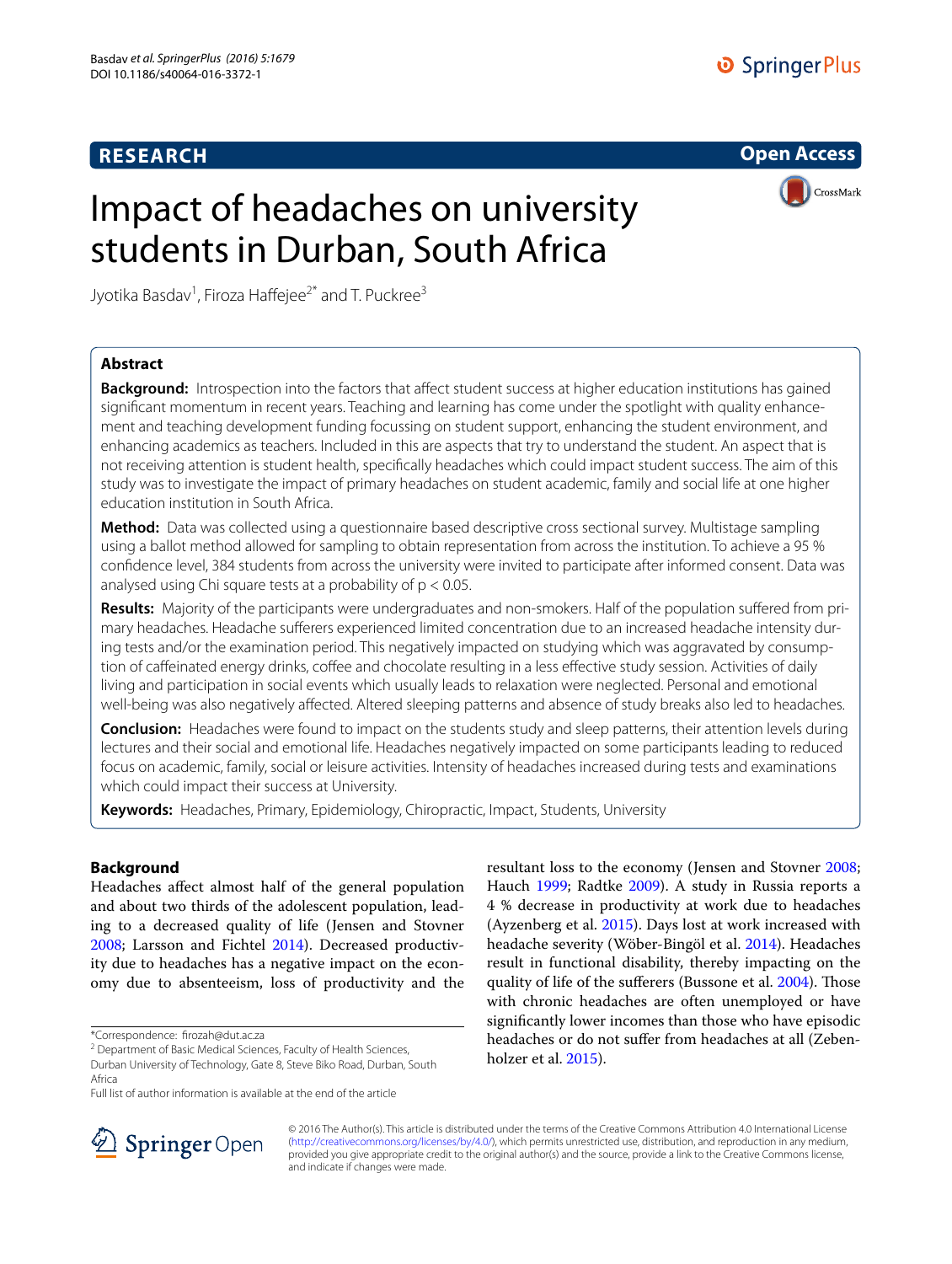Currently attention on student success in higher education has shifted focus to the factors that can be addressed to improve it (Education [2011\)](#page-3-2). In South Africa, significant strides have been made to improve student support, the student learning environment and the quality of the academics as teachers through the Quality Enhancement Project (QEP) (Council of Higher Education (CHE) [2016](#page-3-3)) and Teaching Development Grants (TDG) (Department of Higher Education and Training [2014\)](#page-4-6). All of these focus on improving student success. An aspect that still requires attention is student health, specifically headaches and their impact on student success.

Absenteeism from school due to headaches has affected students and their academic performance. A global study indicates that within a period of 4 weeks, a fifth of pupils with headaches lose at least one complete day from school; another fifth leave school early at least once, implying the loss of part of a day and almost half miss out on other school activities (Wöber-Bingöl et al. [2014](#page-4-4)). Furthermore, **s**tudents have difficulty in maintaining attention during lessons, and completing homework (Deleu et al. [2001](#page-4-7); Smitherman et al. [2011](#page-4-8); Curry and Green [2007;](#page-3-4) Menon and Kinnera [2013\)](#page-4-9). In an American population, 51 % of the participants reported a decrease in school work and productivity by 50 % (Lipton et al. [2001](#page-4-10)). In a secondary school in Italy, 92 % of headache sufferers had difficulty in paying attention to lessons, participation in afternoon sport and completing homework tasks given to them (Tonini and Frediani [2012](#page-4-11)). Migraine sufferers missed twice as many days of classes and suffered reduced quality of life (Smitherman et al. [2011](#page-4-8)). Some headache sufferers reported missing as many as 3 days a week of lectures due to severe headaches which impacted their learning (Souza-e-Silva and Rocha-Filho [2011](#page-4-12)).

The impact of headaches has not been investigated in South African university students. The aim of this study was to determine the impact of primary headaches on students at a selected university in terms of academic performance, family and social lives.

## **Methods**

A descriptive cross sectional survey using a questionnaire allowed the collection of data on the impact of headaches on university students. The population consisted of students over the age of 18 years from a university of Technology. Multistage sampling allowed sampling from different strata namely campuses, faculties, programmes and levels of study. Students from two programmes in each faculty were randomly chosen using a ballot method. Thereafter, a further ballot method was used to select students from each level of study. From the total student population in the main campuses (22 303), using a confidence level of 95 % and a confidence interval of 5 %, a minimum required sample size of 384 students were invited to participate in the study. Students were drawn proportionally from each of the faculties in the following ratios: 25 % from Management Sciences (Marketing first year and Public Relations and Management first year), 24 % from Engineering and the Built Environment (Civil Engineering second year and Town and Regional Planning third year), 23 % from Accounting and Informatics (Bachelor of Technology in Information Technology and Financial Accounting first year), 11 % from Health Sciences (Emergency Medical Care and Rescue first year and Environmental Health second year), 10 % from Arts and Design (Photography first year and Translation and Interpreting Practice third year), and 8 % from Applied Sciences (Analytical Chemistry second year and Maritime Studies second year).

A questionnaire with open and closed ended questions, seeking information on primary headaches and their impact on the academic, social, emotional and family lives of the students at the University was adapted from that used by Prangley ([2010](#page-4-13)) after the relevant permission to use these questions was obtained. The questionnaire was validated using an expert focus group and a pilot study. Both of these resulted in changes to the type of questions asked and more questions were added. The questionnaires were administered to the participants after obtaining ethical approval (Durban University of Technology Institutional Research Ethics Committee, IREC 002/15) to conduct the study, necessary gatekeeper permission and informed consent.

The International Classification of Headache Disorders (International Headache Society [2013](#page-4-14)) was used to classify primary headaches. Data was analysed using the Statistical Package for Social Sciences (SPSS) version 23.0. Chi square tests were use used to determine relationships between selected variables. Pearson Correlation coefficients were used to determine the correlations between different factors. Odds ratios were calculated to determine the likelihood of certain occurrences. A *p* value of less than 0.05 was considered statistically significant.

## **Results**

The response rate was 94 %. The mean age of the participants was  $21 \pm 3.08$  years (range 18–25 years). The majority were 20–25 years old (52.9 %). Full demographic details are provided in Table [1](#page-2-0). Half of the respondents suffered from primary headaches (50.2 %).

## **Impact of headaches on academic life**

The majority of participants (73.4 %) continued attending lectures while experiencing a headache. A large portion of the participants stated that headaches affected studying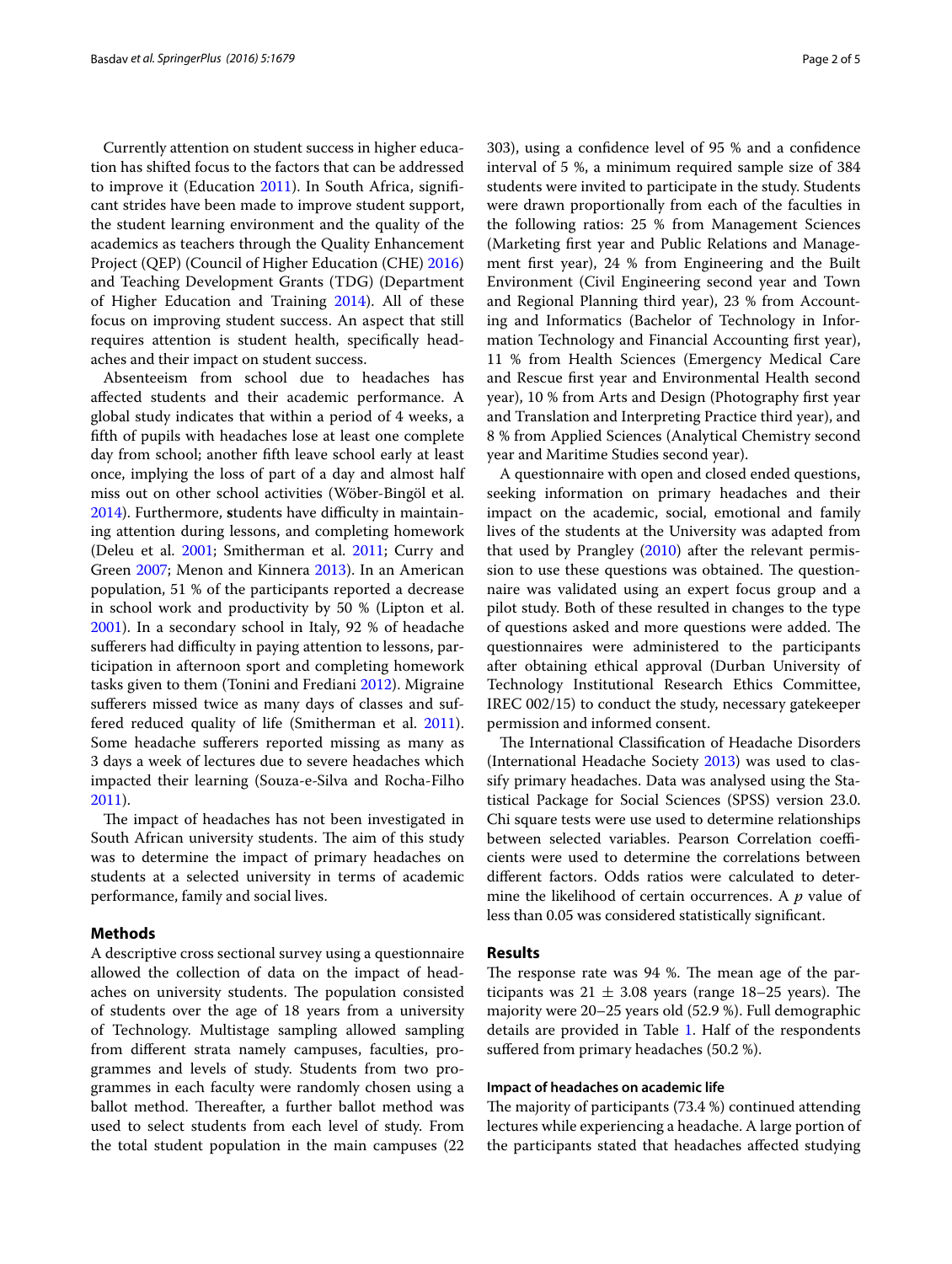<span id="page-2-0"></span>**Table 1 Demographic profile of the participants**

| Age category  | $\%$ |
|---------------|------|
| $20 - 25$     | 52.9 |
| $18 - 19$     | 38.3 |
| $26 - 30$     | 5.8  |
| $31 - 35$     | 2.4  |
| $36 - 50$     | 2.0  |
| Female        | 60   |
| Ethnic group  |      |
| <b>Black</b>  | 80.8 |
| Indian        | 11.8 |
| White         | 3.3  |
| Coloured      | 3.1  |
| Other         | 1.1  |
| Undergraduate | 98.1 |
| Do not smoke  | 88.1 |

for tests and/or examinations (54 %). Majority reported that experiencing a headache limited their concentration (82.8 %;  $p < 0.001$ ) and felt too tired to continue working (79.8 %;  $p < 0.001$ ). Almost half of the participants (47.2 %) indicated that the headache was more intense than usual when studying for tests and exams  $(p < 0.001)$ . Almost a third of participants that experienced a headache when studying, continued with the use of medication (31.4 %), and some (18 %) continued without the use of medication. However, a significant proportion (44.8 %) stopped studying due to the headache ( $p < 0.001$ ).

Sleeping patterns were altered during tests and/or examination periods (67.6 %;  $p < 0.001$ ). More than a third of the participants studied for long periods without taking regular breaks (39.6 %). A large number of participants consumed beverages such as caffeinated energy drinks, chocolate or coffee (63.1 %) to help sustain their concentration for a longer period of time. Consumption of these drinks during a headache made the study session less effective  $(p < 0.001)$ . Lighting in the study area was adequate and did not affect studying (91.2 %; *p* < 0.001).

## **Impact of headaches on daily activities**

During headaches functionality with regard to daily tasks was reduced (71.3 %;  $p < 0.001$ ) because it affected their energy levels (68.3 %;  $p < 0.001$ ). Almost half of the participants (49.7 %;  $p = 0.92$ ) required assistance in completing daily tasks such as household chores because they had to stop working to manage the headache (46.9 %;  $p = 0.21$ ). Most of the respondents felt frustrated during a headache (64.2 %;  $p < 0.001$ ) and felt that they were a burden on others at that point in time  $(36 \frac{1}{2} \times 0.001)$ . They also indicated that they were afraid of letting others down when experiencing a headache (44.1 %;  $p = 0.02$ ). The headaches significantly affected the participants' mood (82.8 %; *p* < 0.001), personal care (38.2 %;  $p < 0.001$ ), lifting of objects (44.6 %;  $p = 0.04$ ), reading (81.8 %; *p* < 0.001), concentration (88.9 %; *p* < 0.001) and performance in studies (65.1 %; *p* < 0.001).

## **Impact on social life**

Almost a third of the participants (30.7 %) neglected family, social or leisure activities due to their headaches. Almost half of the respondents (43.8 %) indicated that a headache sometimes stopped them from going out with family and/or friends. If a headache started during a social event, some participants either left early, requested medication, drank water or isolated themselves.

## **Discussion**

This study determined the impact of primary headaches on university students in South Africa. A novel finding is that the majority of students in this population continued attending lectures despite experiencing a headache. This is contradictory to other studies that reported significant absenteeism from school and college due to headaches (Smitherman et al. [2011;](#page-4-8) Menon and Kinnera [2013;](#page-4-9) Albers et al. [2015](#page-3-5)). However, there was a decreased ability to concentrate and this adversely affected studying for both tests and examinations. This was further exacerbated by altered sleeping patterns during headache episodes. Sleep disturbances have previously been reported to influence the frequency and duration of migraines (Waldie [2001](#page-4-15); Al-Hashel et al. [2014](#page-3-6)). Despite the continued attendance at lectures, studying patterns were affected, with the majority unable to study. Many continued to study with the use of medication and some continued their studies without medication. Depending on the amount of time lost, this could have an adverse effect on test scores and pass rates particularly since those that continued studying reported a greater intensity of pain while studying. Furthermore, the frequency and intensity of headaches increased during the test and examination period. This could be linked to the stress that students experience during this time, since this was reported as a major trigger for headaches. The students in the current study consumed beverages such as energy and caffeinated drinks while studying, possibly as an attempt to stay awake for a longer period of time. However, Malinauskas et al. [\(2007\)](#page-4-16) reported that 22 % of undergraduate students experience headaches as a side effect to energy drink consumption during study periods, with the consumption of three or more energy drinks causing a headache (Malinauskas et al. [2007\)](#page-4-16). In the current study, the frequency of consumption of energy drinks during study periods was not determined but students need to be warned of the adverse effects of consuming large quantities of these drinks.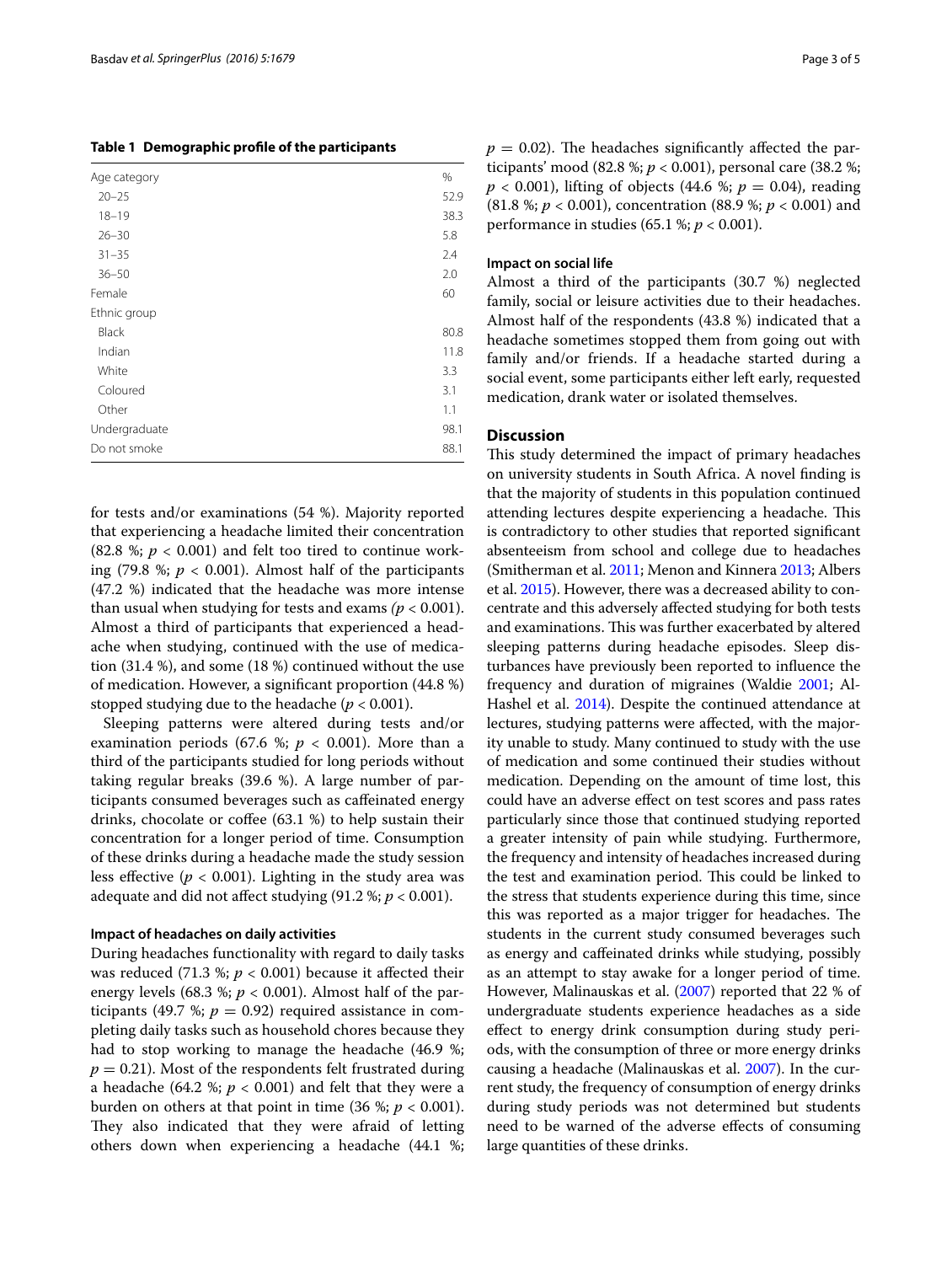In addition, the occurrence of headaches leads to in a decrease in daily activities including household chores, as corroborated by other investigators (Radtke [2009](#page-4-3); Menon and Kinnera [2013;](#page-4-9) Lipton et al. [2001](#page-4-10); Amayo et al. [2002](#page-3-7); Kernick and Reinhold [2002;](#page-4-17) Manandhar et al. [2015](#page-4-18)). Headaches affected the participants' personal care and lifting of objects. This finding is consistent with that of other studies (Tonini and Frediani [2012](#page-4-11)). Students also report the fear of letting people down whilst experiencing headaches. Studies in an adult population have shown that in addition to the adverse effect on personal care and work, headaches also affect the spouse and children of the headache sufferer as children may be neglected and the spouse may also lose time from work (Steiner et al. [2014\)](#page-4-19). Spouses of headache sufferers have also indicated that their relationship would have been better if the partner did not experience a headache (Lipton et al. [2001\)](#page-4-10). The effects on social and family life were also reported by other investigators (Smitherman et al. [2011](#page-4-8); Menon and Kinnera [2013](#page-4-9); Lipton et al. [2001](#page-4-10); D'Amico et al. [2003](#page-4-20)). Interference with communication, decreased the quality of time spent with the spouse and an increased number of arguments during a headache attack have also been previously reported (Lipton et al. [2001](#page-4-10)).

Our findings show that mood and emotional changes occur in students when they suffer from headaches. This is consistent with the report that depression is common in chronic headache sufferers and that this in turn decreases the quality of life (Zebenholzer et al. [2016](#page-4-21)). Giffin et al. ([2003\)](#page-4-22) described premonitory symptoms which were intensified during a migraine episode. The premonitory symptoms included tiredness, difficulty in concentration, irritability and being emotional. It was also found that moods greatly affected the intensity of the headache during an attack (Martin et al. [1988\)](#page-4-23).

Our finding that 31 % of the study population used medication to relieve headaches, is much lower than that of the Italian population where 84 % of the population have been reported to use symptomatic drugs for headaches (Allena et al. [2015\)](#page-3-8). This difference can be attributed to our sample only including students, whereas the latter study was conducted on the general population. Other studies also report low use of analgesics in adolescent populations (Albers et al. [2015;](#page-3-5) Birru et al. [2015](#page-3-9); Krogh et al. [2016\)](#page-4-24).

A limitation of the study is that we did not measure the severity of headaches which would have influenced the amount of lost productive time as shown in the working population (Manandhar et al. [2015](#page-4-18)).

## **Conclusion**

Headaches amongst university students negatively impact on both their academic as well as social lives. This study is of particular relevance to the discussions on and implementation of strategies to improve success rates in university students.

#### **Authors' contributions**

JB conducted the study under the supervision of FH and TP for her master's degree in Chiropractic. All authors read and approved the final manuscript.

#### **Authors' information**

JB: completed her master's degree and is currently a practicing chiropractor. FH: holds a Ph.D. in women's health and is a lecturer in Physiology and Epidemiology at the Durban University of Technology. TP, holds a Ph.D. in exercise physiology and is the executive Dean of the Faculty of Health Sciences at the Durban University of Technology.

#### **Author details**

<sup>1</sup> Department of Chiropractic, Faculty of Health Sciences, Durban University of Technology, Gate 8, Steve Biko Road, Durban, South Africa. <sup>2</sup> Department of Basic Medical Sciences, Faculty of Health Sciences, Durban University of Technology, Gate 8, Steve Biko Road, Durban, South Africa.<sup>3</sup> Faculty of Health Sciences, Durban University of Technology, Gate 8, Steve Biko Road, Durban, South Africa.

#### **Competing interests**

The authors declare that they have no competing interests.

#### **Availability of data and materials**

Data will not be shared because it is part of a master's thesis for which the University has an embargo.

#### **Funding**

Durban University of Technology support for a masters study research project.

Received: 27 July 2016 Accepted: 23 September 2016 Published online: 29 September 2016

#### **References**

- <span id="page-3-2"></span>AFT Higher Education (2011) American Federation of Teachers, afl-cio (AFT). [http://www.aft.org/sites/default/files/studentsuccess0311.pdf.](http://www.aft.org/sites/default/files/studentsuccess0311.pdf) Accessed 29 May 2016
- <span id="page-3-5"></span>Albers L, Straube A, Landgraf MN, Filippopulos F, Heinen F, von Kries R (2015) Migraine and tension type headache in adolescents at grammar school in Germany—burden of disease and health care utilization. J Headache Pain 16:52
- <span id="page-3-6"></span>Al-Hashel JY, Ahmed SF, Alroughani R, Goadsby PJ (2014) Migraine among medical students in Kuwait University. J Headache Pain 15:26
- <span id="page-3-8"></span>Allena M, Steiner TJ, Sances G, Carugno B, Balsamo F, Nappi G, Andrée C, Tassorelli C (2015) Impact of headache disorders in Italy and the publichealth and policy implications: a population-based study within the Eurolight Project. J Headache Pain 16:100
- <span id="page-3-7"></span>Amayo EO, Jowi JO, Njeru EK (2002) Headache associated disability in medical students at the Kenyatta National Hospital, Nairobi. East Afr Med J 79:519–523
- <span id="page-3-0"></span>Ayzenberg I, Katsarava Z, Sborowski A, Obermann M, Chernysh M, Osipova V, Tabeeva G, Steiner TJ (2015) Headache yesterday in Russia: its prevalence and impact, and their application in estimating the national burden attributable to headache disorders. J Headache Pain 16:1–6
- <span id="page-3-9"></span>Birru EM, Abay Z, Abdelwuha M (2015) Management of headache and associated factors among undergraduate medicine and health science students of University of Gondar, North West Ethiopia. J Headache Pain 17:56
- <span id="page-3-1"></span>Bussone G, Usai S, Grazzi L, Rigamonti A, Solari A, D'Amico D (2004) Disability and quality of life in different headaches: results from Italian studies. Neurol Sci 25:105–107
- <span id="page-3-3"></span>Council of Higher Education (CHE) (2016) Quality enhancement project (QEP). [http://www.che.ac.za/focus\\_areas/quality\\_enhancement\\_project/over](http://www.che.ac.za/focus_areas/quality_enhancement_project/overview)[view.](http://www.che.ac.za/focus_areas/quality_enhancement_project/overview) Accessed 29 May 2016
- <span id="page-3-4"></span>Curry K, Green R (2007) Prevalence and management of headache in a university undergraduate population. J Am Acad Nurse Pract 19:378–382